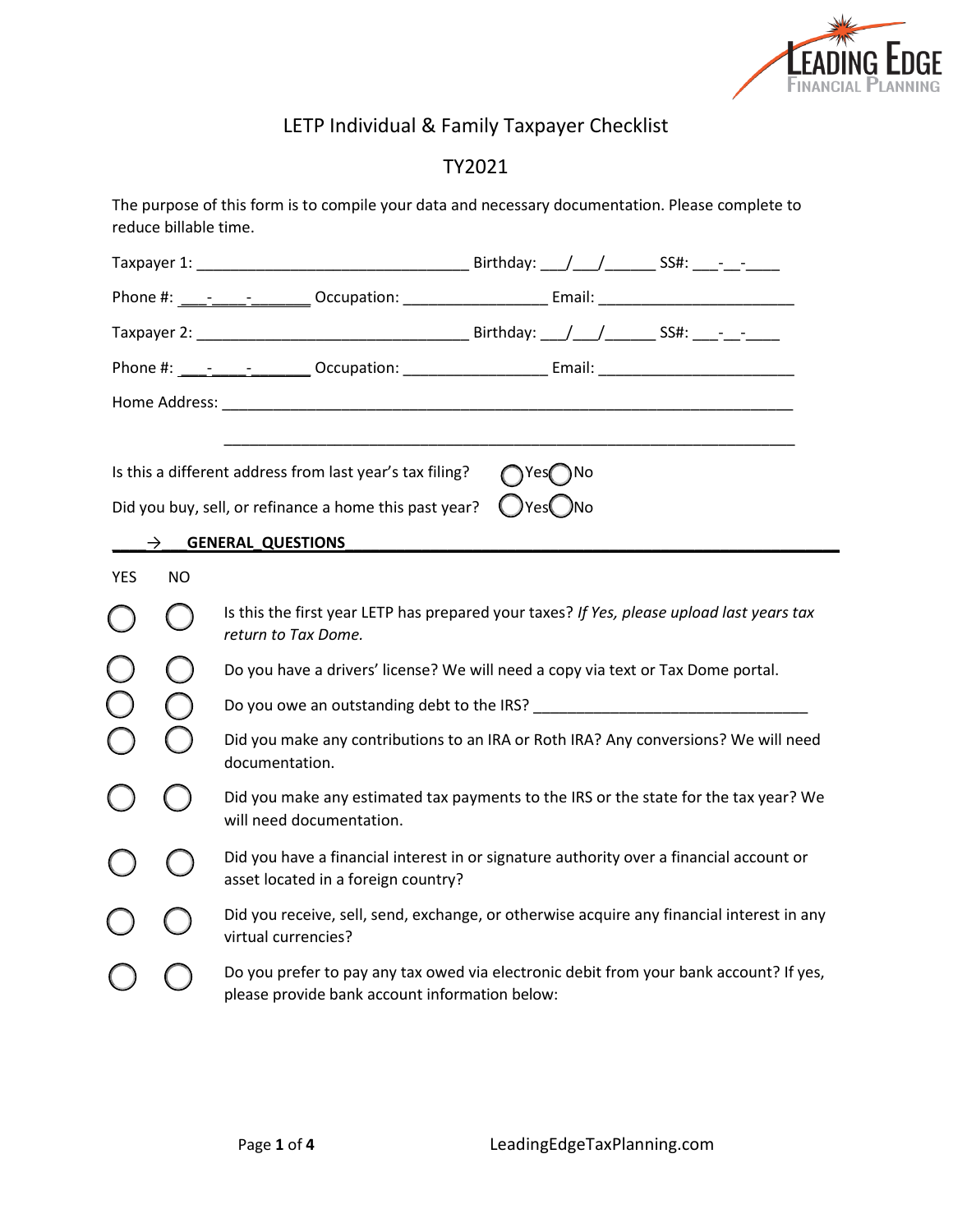

#### **Bank info for refund or payment:**

| <b>Bank Name</b> |     | <b>Bank Routing Number</b>                                                                            | Bank Account number                                                                                                                                                                                |
|------------------|-----|-------------------------------------------------------------------------------------------------------|----------------------------------------------------------------------------------------------------------------------------------------------------------------------------------------------------|
|                  | →   | <b>2021 Required Questions</b>                                                                        |                                                                                                                                                                                                    |
| <b>YES</b>       | NO. |                                                                                                       |                                                                                                                                                                                                    |
|                  |     | amounts.                                                                                              | Did you receive the Advanced Child Tax Credit in the second half of 2021? These were monthly                                                                                                       |
|                  |     | in the amount "Anything else that was NOT included that you want us to know?" in the last<br>section. | If you received the Advanced Child Tax Credit above, please upload the tax Letter 6419 (should<br>have been mailed in January 2022). If you don't have the form but know the amount, please put    |
|                  |     | Did you receive the third stimulus payment (Economic Impact Payment or EIP) in 2021?                  |                                                                                                                                                                                                    |
|                  |     | us to know?" in the last section.                                                                     | If "Yes" above, provide Notice-1444-C or Letter 6475 from the IRS. If you are missing the form but<br>know the amount, please put in the amount "Anything else that was NOT included that you want |

#### \_→\_\_\_**Income Statements**\_\_\_\_\_\_\_\_\_\_\_\_\_\_\_\_\_\_\_\_\_\_\_\_\_\_\_\_\_\_\_\_\_\_\_\_\_\_\_\_\_\_\_\_\_\_\_\_\_\_\_\_\_\_\_\_\_ ⃝ W2's Form(s) for Wages, Salaries, and Tips 1099-DIV Dividend Income Statements 1099-G State Tax Refunds 1099-S Sales of Real Estate ⃝ K-1 Schedule Partner's Share of Income Deductions, etc. ⃝ Alimony Received or Paid (See Page 2) **Rentals** 1099-INT Interest Income Statements 1099-R Distributions From Retirement 1099-B Sales of Stock, Land, etc. Social Security Gambling ⃝ Other\_\_\_\_\_\_\_\_\_\_\_\_\_\_\_

Page **2** of **4** LeadingEdgeTaxPlanning.com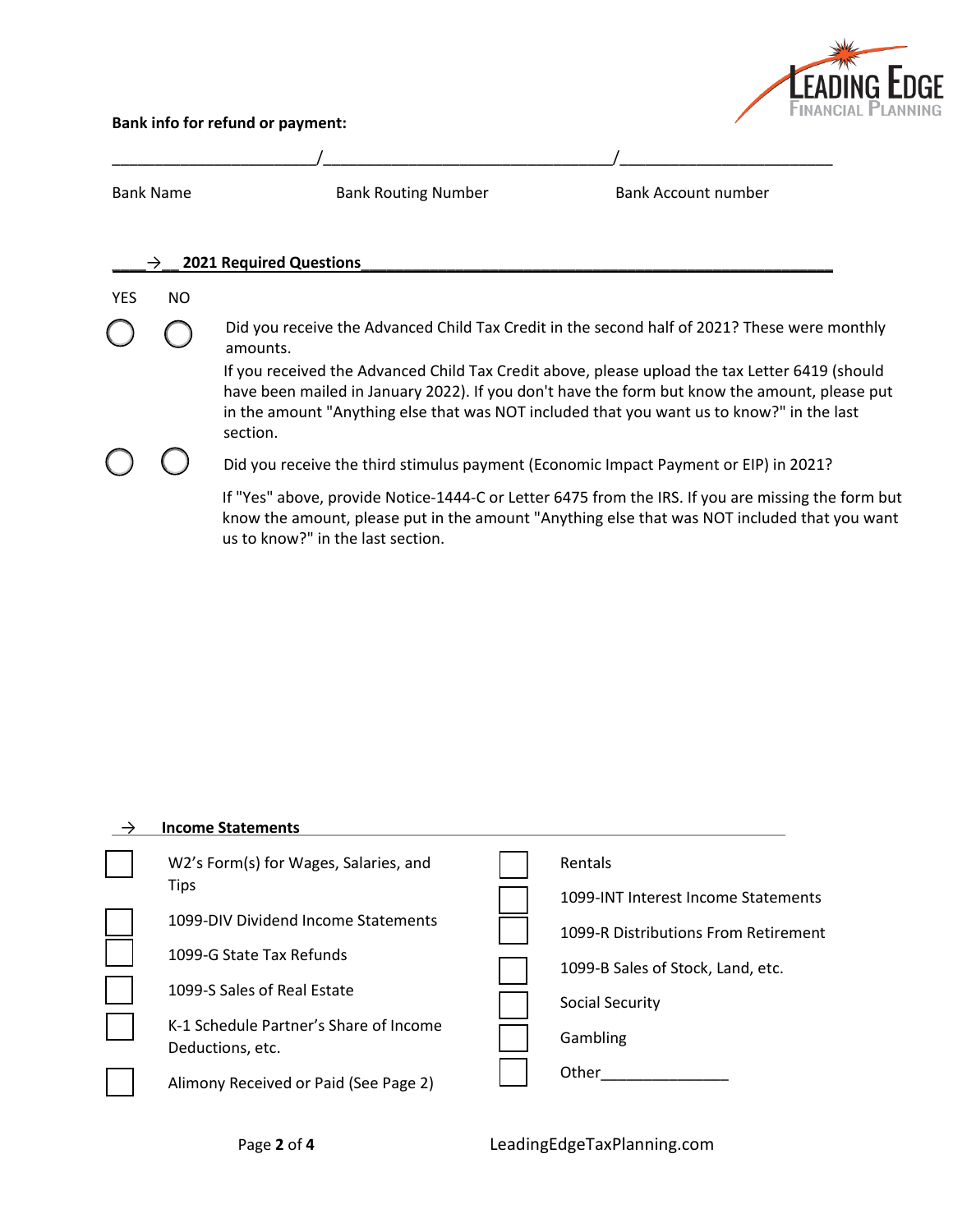

|            |     | <b>Possible Above Line Deductions</b>     |            |           | <b>Financial Changes During the Year</b> |  |  |
|------------|-----|-------------------------------------------|------------|-----------|------------------------------------------|--|--|
| <b>YES</b> | NO. |                                           | <b>YES</b> | <b>NO</b> |                                          |  |  |
|            |     | Teacher                                   |            |           | New job                                  |  |  |
|            |     | Reservist                                 |            |           | New business                             |  |  |
|            |     | H.S.A. Acct                               |            |           | New baby                                 |  |  |
|            |     | Did you move?                             |            |           | Adoption                                 |  |  |
|            |     | Self-employed                             |            |           | Child in college                         |  |  |
|            |     | Pay alimony                               |            |           | Retire                                   |  |  |
|            |     | Student Loan - Inc. 1098E Form            |            |           | Social Security income began             |  |  |
|            |     | Student Loan - Inc. 1098T and<br>Receipts |            |           | Death in family                          |  |  |

*If you are self-employed or own rentals please complete additional checklists found on our website under Client Resources.* 

| $\rightarrow$                                                                                              | <b>Possible Itemized Deductions on Schedule A</b>                                                         |                                                                                                                                                                                                                                                                                                                                                                                                  |  |  |
|------------------------------------------------------------------------------------------------------------|-----------------------------------------------------------------------------------------------------------|--------------------------------------------------------------------------------------------------------------------------------------------------------------------------------------------------------------------------------------------------------------------------------------------------------------------------------------------------------------------------------------------------|--|--|
| Mortgage & Vehicle Taxes Paid (Please provide tax forms or receipts.)                                      |                                                                                                           |                                                                                                                                                                                                                                                                                                                                                                                                  |  |  |
|                                                                                                            | Mortgage interest (typically reported on Form 1098)                                                       | $\frac{1}{2}$ $\frac{1}{2}$ $\frac{1}{2}$ $\frac{1}{2}$ $\frac{1}{2}$ $\frac{1}{2}$ $\frac{1}{2}$ $\frac{1}{2}$ $\frac{1}{2}$ $\frac{1}{2}$ $\frac{1}{2}$ $\frac{1}{2}$ $\frac{1}{2}$ $\frac{1}{2}$ $\frac{1}{2}$ $\frac{1}{2}$ $\frac{1}{2}$ $\frac{1}{2}$ $\frac{1}{2}$ $\frac{1}{2}$ $\frac{1}{2}$ $\frac{1}{2}$                                                                              |  |  |
|                                                                                                            | Real Estate Taxes Paid                                                                                    | $\mathsf{S} \hspace{-0.04cm} \begin{picture}(10,20) \label{fig:2} \put(0,0){\dashbox{0.5}(10,0){ }} \put(15,0){\circle{10}} \put(25,0){\circle{10}} \put(25,0){\circle{10}} \put(25,0){\circle{10}} \put(25,0){\circle{10}} \put(25,0){\circle{10}} \put(25,0){\circle{10}} \put(25,0){\circle{10}} \put(25,0){\circle{10}} \put(25,0){\circle{10}} \put(25,0){\circle{10}} \put(25,0){\circle{$ |  |  |
|                                                                                                            | Auto/Motor Vehicle Purchase Sales Tax                                                                     |                                                                                                                                                                                                                                                                                                                                                                                                  |  |  |
| <b>Charitable Contributions (Attach separate sheet itemizing donations)</b>                                |                                                                                                           |                                                                                                                                                                                                                                                                                                                                                                                                  |  |  |
|                                                                                                            | Cash Donations itemize donations (GoFundMe donations are not deductible)<br>$\mathsf{S}$ and $\mathsf{S}$ |                                                                                                                                                                                                                                                                                                                                                                                                  |  |  |
|                                                                                                            | Non-Cash Donations - include dates and items donated                                                      | $\frac{1}{2}$                                                                                                                                                                                                                                                                                                                                                                                    |  |  |
| Charitable donations must be made to federally recognized charity.                                         |                                                                                                           |                                                                                                                                                                                                                                                                                                                                                                                                  |  |  |
| Medical Expenses (Please provide a list of totals. Maintain all receipts for possible IRS audit purposes.) |                                                                                                           |                                                                                                                                                                                                                                                                                                                                                                                                  |  |  |
| \$.                                                                                                        | Medical Expenses Paid This Year, not covered by H.S.A. or F.S.A.                                          |                                                                                                                                                                                                                                                                                                                                                                                                  |  |  |
|                                                                                                            | Prescriptions                                                                                             |                                                                                                                                                                                                                                                                                                                                                                                                  |  |  |
|                                                                                                            | Doctor/Dentist Invoices                                                                                   |                                                                                                                                                                                                                                                                                                                                                                                                  |  |  |
|                                                                                                            | Glasses                                                                                                   |                                                                                                                                                                                                                                                                                                                                                                                                  |  |  |
|                                                                                                            | Insurance Premiums (post-tax)                                                                             |                                                                                                                                                                                                                                                                                                                                                                                                  |  |  |
|                                                                                                            | Long Term Health Insurance Premiums                                                                       |                                                                                                                                                                                                                                                                                                                                                                                                  |  |  |
|                                                                                                            |                                                                                                           |                                                                                                                                                                                                                                                                                                                                                                                                  |  |  |

Page **3** of **4** LeadingEdgeTaxPlanning.com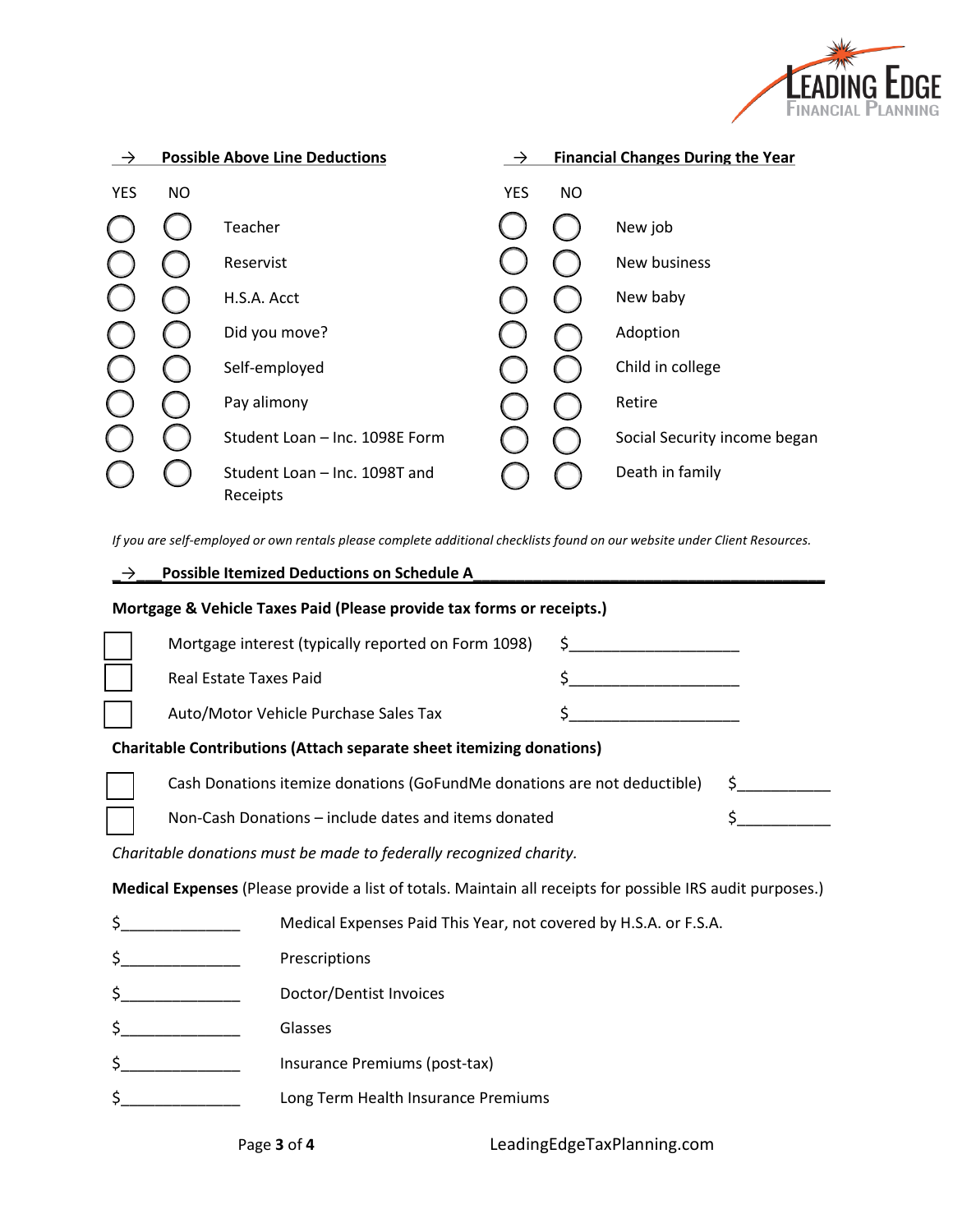

| <b>Health Savings Account [H.S.A.]</b><br>$\rightarrow$                    |  |
|----------------------------------------------------------------------------|--|
| How much was deposited into the account for the calendar year?             |  |
| Was it deposited pretax or post-tax?                                       |  |
| How much did you withdraw during the calendar year?                        |  |
| Were all withdrawals spent on qualified medical expenses?                  |  |
| If not, how much was withdrawn for non-medical expenses?                   |  |
| Please include documentation, if provided, by your bank or account holder. |  |
| <b>Alimony</b><br>$\rightarrow$                                            |  |
| What is the date of the divorce decree?                                    |  |
| Total payment for the year?                                                |  |
| Name of Recipient/SSN of Recipient                                         |  |
|                                                                            |  |

Comments?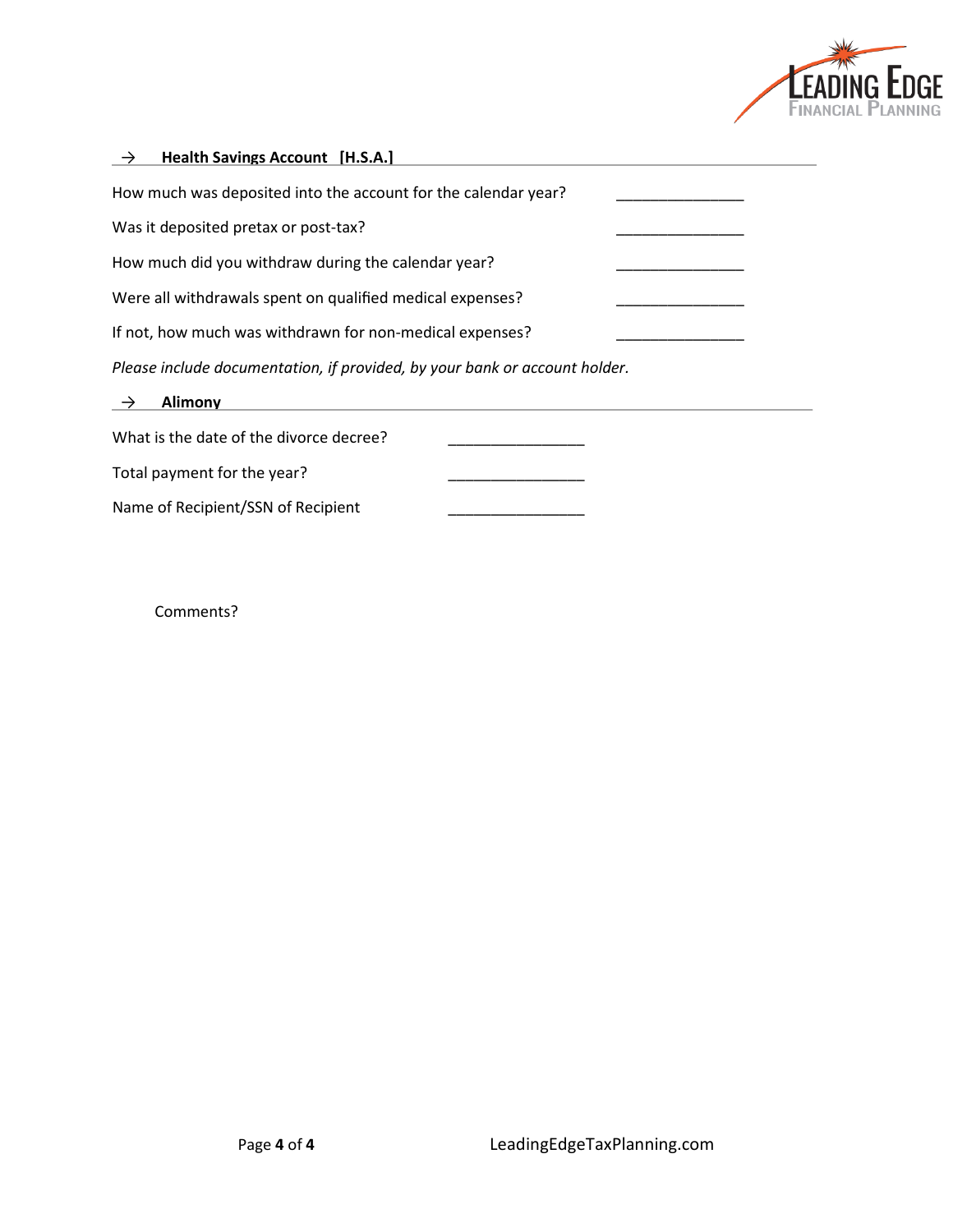

# LETP Dependents Form

Complete this page only if you have minor children, children in college or dependent adults.

#### **DEPENDENT INFORMATION**

|                                                                                                                                                                                                                                        | Birthday: ___________________________ | SS#: the contract of the contract of the contract of the contract of the contract of the contract of the contract of the contract of the contract of the contract of the contract of the contract of the contract of the contr |
|----------------------------------------------------------------------------------------------------------------------------------------------------------------------------------------------------------------------------------------|---------------------------------------|--------------------------------------------------------------------------------------------------------------------------------------------------------------------------------------------------------------------------------|
| Name:                                                                                                                                                                                                                                  | Birthday: _________________________   | SS#: ____________________                                                                                                                                                                                                      |
| Name:                                                                                                                                                                                                                                  |                                       | SS#: the contract of the contract of the contract of the contract of the contract of the contract of the contract of the contract of the contract of the contract of the contract of the contract of the contract of the contr |
| Name:<br>the control of the control of the control of the control of the control of the control of the control of the control of the control of the control of the control of the control of the control of the control of the control |                                       | SS#: __________________                                                                                                                                                                                                        |
| Did any of the above dependents NOT live with you all year <sup>*?</sup>                                                                                                                                                               |                                       |                                                                                                                                                                                                                                |

*\*If your child is attending on-campus college, they are still considered to have lived with you all 12 months.*

## **EXPLORED ENDENT INFORMATION continued**

| <b>YES NO</b> |                                                                                                                             |  |
|---------------|-----------------------------------------------------------------------------------------------------------------------------|--|
|               | Are any of the children listed above married? If Yes, who?                                                                  |  |
|               | Can anyone else claim your children? If Yes, who?                                                                           |  |
|               | If Yes, do they agree that you can claim the child(ren) this year? $\vert$ Yes $\vert$ No (Documentation may be necessary.) |  |
|               | Is there an active Form 8832 Release/Revocation of Claim for Child?                                                         |  |
|               | Are any of your children in college full-time? If Yes, complete below in College-Attending Children section.                |  |
|               | Did you pay tuition/fees for any of your college-attending children? (Do not include 529 payouts).                          |  |
|               | Did any of your children attend daycare, after school care, or summer camp while you worked?                                |  |
|               | Did any of your children have earned income, dividend/gains income, trust income?                                           |  |

<u> 1999 - Andrea Santa Andrea Andrea Andrea Andrea Andrea Andrea Andrea Andrea Andrea Andrea Andrea Andrea Andr</u>

<u> 1989 - Andrea Santa Andrea Andrea Andrea Andrea Andrea Andrea Andrea Andrea Andrea Andrea Andrea Andrea Andr</u>

### ▶ COLLEGE-ATTENDING CHILDREN

**NAME SCHOOL COOL SCHOOL SCHOOL SCHOOL SCHOOL SCHOOL SCHOOL SCHOOL** 

*You MUST provide Form(s) 1098-T as well as tuition, fees, and book receipts to claim a deduction or credit.* 

### ▶ DAYCARE / AFTER-SCHOOL CARE / SUMMER CAMP INFORMATION

NAME **SCHOOL/CAMP** SCHOOL/CAMP TOTAL PAID OUT OF POCKET

*You MUST provide forms from provider or receipts that include the provider's EIN/SSN number and address to claim the credit.*